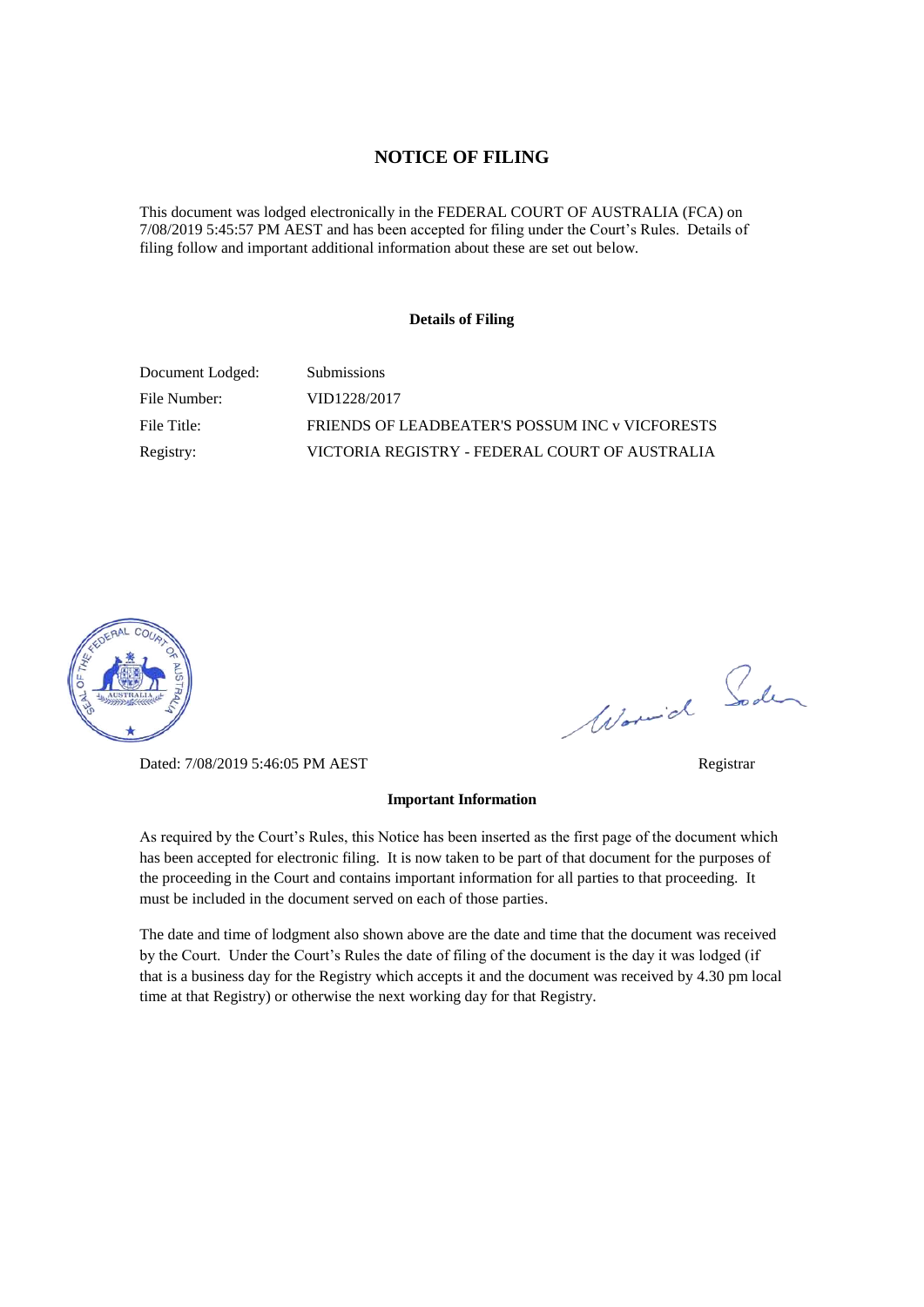#### **Annexure C to Applicant's Closing Submissions**

**(Agreed between the parties for the purposes of s 50 of the** *Evidence Act* **1995 (Cth))**

| Coupe group   | Coupe name &                          | <b>Species detections</b>                                                                                                                                                                                                                                                           | Date of      | Date of                           | <b>Silviculture</b>                                      | Gross/Nett                         | <b>Silviculture</b>                               | <b>Gross/Nett</b>           | <b>Gross/Nett</b>                                                                                                                                                                                      |
|---------------|---------------------------------------|-------------------------------------------------------------------------------------------------------------------------------------------------------------------------------------------------------------------------------------------------------------------------------------|--------------|-----------------------------------|----------------------------------------------------------|------------------------------------|---------------------------------------------------|-----------------------------|--------------------------------------------------------------------------------------------------------------------------------------------------------------------------------------------------------|
| location      | number                                |                                                                                                                                                                                                                                                                                     | report       | Coupe<br>Plan/s                   | <b>System</b><br>designated on<br><b>Coupe Plan/s</b>    | area on<br>Coupe plan              | <b>System</b><br>designated on<br><b>TRP 2017</b> | area on<br><b>TRP</b>       | on Post<br>harvest or<br>other map                                                                                                                                                                     |
| A. Brimbonga  | Pieces of Eight<br>1.<br>344-520-0003 | 8-9 Jan 2019: 2 GGs<br>within or bordering<br>coupe (Fourth<br>McKenzie, CB 2.12<br>at $[66]$ , p16)                                                                                                                                                                                | $\sim$       | 14 Jan 2019<br>(CB 11.39,<br>p10) | <b>CFE</b><br>(CB 11.39, p3)                             | $\sqrt{33.7/14}$ ha<br>CB 11.39 p2 | <b>CFE</b><br>CB 6.6, p15                         | 33.7/18 ha<br>CB 6.6, p15   | 33.7/14 ha<br>CB 12.35                                                                                                                                                                                 |
|               |                                       | Respondent notes:<br>both GGs on border,<br>with 1 potentially<br>outside coupe border<br>(CB 2.12.191)                                                                                                                                                                             |              |                                   |                                                          |                                    |                                                   |                             |                                                                                                                                                                                                        |
| Easton<br>В.  | 2.<br>Pamir<br>457-508-0005           | GG species<br>observations within<br>coupe boundary and<br>adjacent to coupe,<br>and LbP sightings are<br>west of the coupe<br>boundary (Pamir<br>Coupe Plan, CB<br>11.42, pp21,22)<br>Respondent notes:<br>LBP sighting is<br>historic, dated<br>December 1995 (CB<br>11.42, p22). | $\sim$       | 19 Dec 2018<br>(CB 11.42,<br>p12) | <b>CFE</b><br>(CB 11.42, p5)                             | 27.3/18.6 ha<br>CB 11.42 p3        | <b>CFE</b><br>CB 6.6, p18                         | $27.3/13$ ha<br>CB 6.6 p18  | 18.6 nett.<br>5.3 ha<br>logged as at<br>18 Feb 2019.<br>[NB this is<br>not a post<br>harvest map,<br>it states<br>further area<br>to be<br>harvested to<br>mapped<br>18.6ha nett<br>area.]<br>CB 12.33 |
| Kalatha<br>C. | Twisting<br>3.<br>298-502-0002        | GG species<br>observation records<br>within coupe and<br>within 500m of<br>boundary (Twisting<br>Coupe Plan, CB<br>11.44, pp18,21)                                                                                                                                                  | $\mathbf{r}$ | 16 Oct 2018<br>(CB 11.44,<br>p12) | STR (includes<br>retained<br>overwood)<br>(CB 11.44, p5) | 24.4/23 ha<br>CB 11.44 p3          | <b>CFE</b><br>CB 6.6, p10                         | $24.3/11$ ha<br>CB 6.6, p10 | 24.4/14.6 ha<br>CB 12.49                                                                                                                                                                               |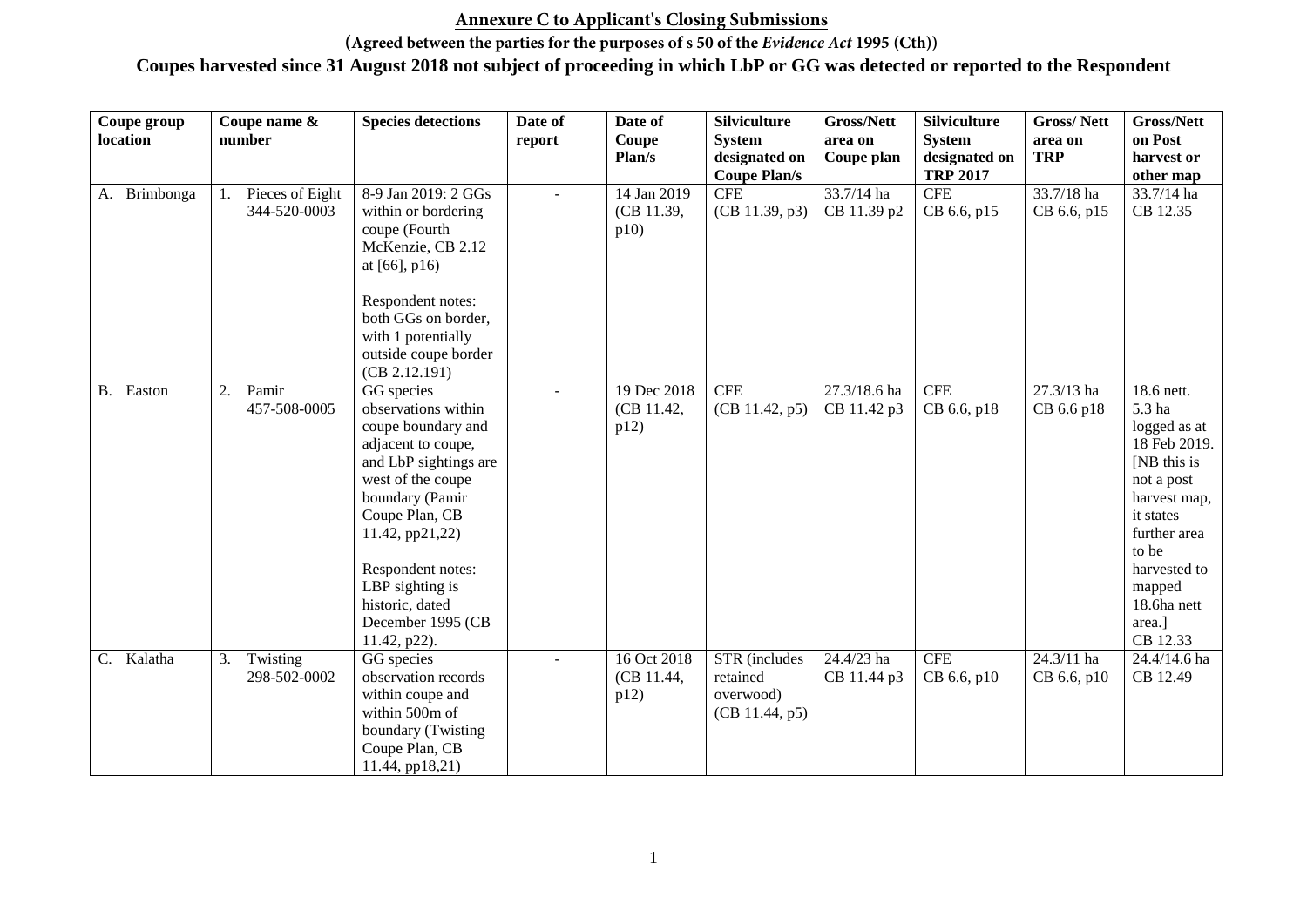| Coupe group | Coupe name &    |              | <b>Species detections</b> | Date of        | Date of     | <b>Silviculture</b> | <b>Gross/Nett</b> | <b>Silviculture</b> | <b>Gross/Nett</b> | <b>Gross/Nett</b>            |
|-------------|-----------------|--------------|---------------------------|----------------|-------------|---------------------|-------------------|---------------------|-------------------|------------------------------|
| location    | number          |              |                           | report         | Coupe       | <b>System</b>       | area on           | <b>System</b>       | area on           | on Post                      |
|             |                 |              |                           |                | Plan/s      | designated on       | Coupe plan        | designated on       | <b>TRP</b>        | harvest or                   |
|             |                 |              |                           |                |             | <b>Coupe Plan/s</b> |                   | <b>TRP 2017</b>     |                   | other map                    |
| D. Lady     | Fire Scan<br>4. |              | 29 Aug 2018: 2 GGs        | 2 Sep 2018     | 8 Oct 2018  | STR (includes       | 26.7/12.1 ha      | STR (includes       | $26.7/12$ ha      | 12.1                         |
|             |                 | 484-504-0003 | within coupe (Fourth      | (Fourth        | (CB 11.45,  | retained            | CB 11.45 p3       | retained            | CB 6.6 p23        | estimated                    |
|             |                 |              | McKenzie, CB 2.12         | McKenzie,      | p12)        | overwood)           |                   | overwood)           |                   | nett area. 11                |
|             |                 |              | at $[38]$ , p13)          | CB 2.12 at     |             | (CB 11.45, p5)      |                   | CB 6.6, p23         |                   | ha harvested                 |
|             |                 |              |                           | $[43]$ , p13-  |             |                     |                   |                     |                   | as at 2                      |
|             |                 |              |                           | 14), reported  |             |                     |                   |                     |                   | November                     |
|             |                 |              |                           | to DELWP       |             |                     |                   |                     |                   | 2018.                        |
|             |                 |              |                           |                |             |                     |                   |                     |                   | CB 12.20                     |
|             |                 |              |                           |                |             |                     |                   |                     |                   | [NB: this is                 |
|             |                 |              |                           |                |             |                     |                   |                     |                   | not the post<br>harvest map. |
|             |                 |              |                           |                |             |                     |                   |                     |                   | It shows a 1ha               |
|             |                 |              |                           |                |             |                     |                   |                     |                   | difference                   |
|             |                 |              |                           |                |             |                     |                   |                     |                   | between                      |
|             |                 |              |                           |                |             |                     |                   |                     |                   | estimated net                |
|             |                 |              |                           |                |             |                     |                   |                     |                   | area on the                  |
|             |                 |              |                           |                |             |                     |                   |                     |                   | TRP & the                    |
|             |                 |              |                           |                |             |                     |                   |                     |                   | harvested                    |
|             | Puerile<br>5.   |              | 22-23 Jun 2018: 3         | 27 Jun 2018    | 31 Aug 2018 | STR (includes       | 47.2/39.8 ha      | STR (includes       | 47.2/29 ha        | area]<br>47.2/37 ha          |
|             |                 | 484-501-0043 | GGs within coupe          | (First         | (CB 11.46,  | retained            | CB 11.46 p3       | retained            | CB 6.6 p23        | CB 12.38                     |
|             |                 |              | (First McKenzie, CB       | McKenzie,      | p12)        | overwood)           |                   | overwood)           |                   |                              |
|             |                 |              | 2.3 at [393], p88)        | $CB$ 2.3 at    |             | (CB 11.46, p5)      |                   | CB 6.6, p23         |                   |                              |
|             |                 |              |                           | $[396]$ , p88) |             |                     |                   |                     |                   |                              |
| E. Loch     | Teamwork<br>6.  |              | Post Feb 2014: 2 LbP      |                | 4 Feb 2019  | <b>CFE</b>          | 38.5/6.4 ha       | <b>CFE</b>          | 38.4/27 ha        | 38.5/5.6 ha                  |
|             |                 | 462-506-0017 | (Fourth McKenzie,         |                | (CB 11.48,  | (CB 11.48, p4)      | CB 11.48,         | CB 6.6, p20         | CB 6.6, p20       | CB 12.44                     |
|             |                 |              | CB 2.12 at [97], p23)     |                | p11)        |                     | p3                |                     |                   |                              |
|             |                 |              |                           |                |             |                     |                   |                     |                   |                              |
|             | Tropical<br>7.  |              | GG record within 500      |                | 27 Feb 2019 | CFE (CB             | 41.7/12.1 ha      | <b>CFE</b>          | 41.7/25 ha        | 41.7/11.9 ha                 |
|             |                 | 462-506-0003 | m of coupe boundary       |                | (CB 11.49,  | 11.49, p4)          | nett in 2019.     | CB 6.6, p20         | CB 6.6, p20       | nett in 2019.                |
|             |                 |              | (Tropical Coupe           |                | p11)        |                     | CB 11.49 p2       |                     |                   | Comparable                   |
|             |                 |              | Plan, CB 11.49, p22)      |                |             |                     |                   |                     |                   | area within                  |
|             |                 |              |                           |                |             |                     |                   |                     |                   | coupe                        |
|             |                 |              |                           |                |             |                     |                   |                     |                   | already                      |
|             |                 |              |                           |                |             |                     |                   |                     |                   | logged prior                 |
|             |                 |              |                           |                |             |                     |                   |                     |                   | in 2015/16.                  |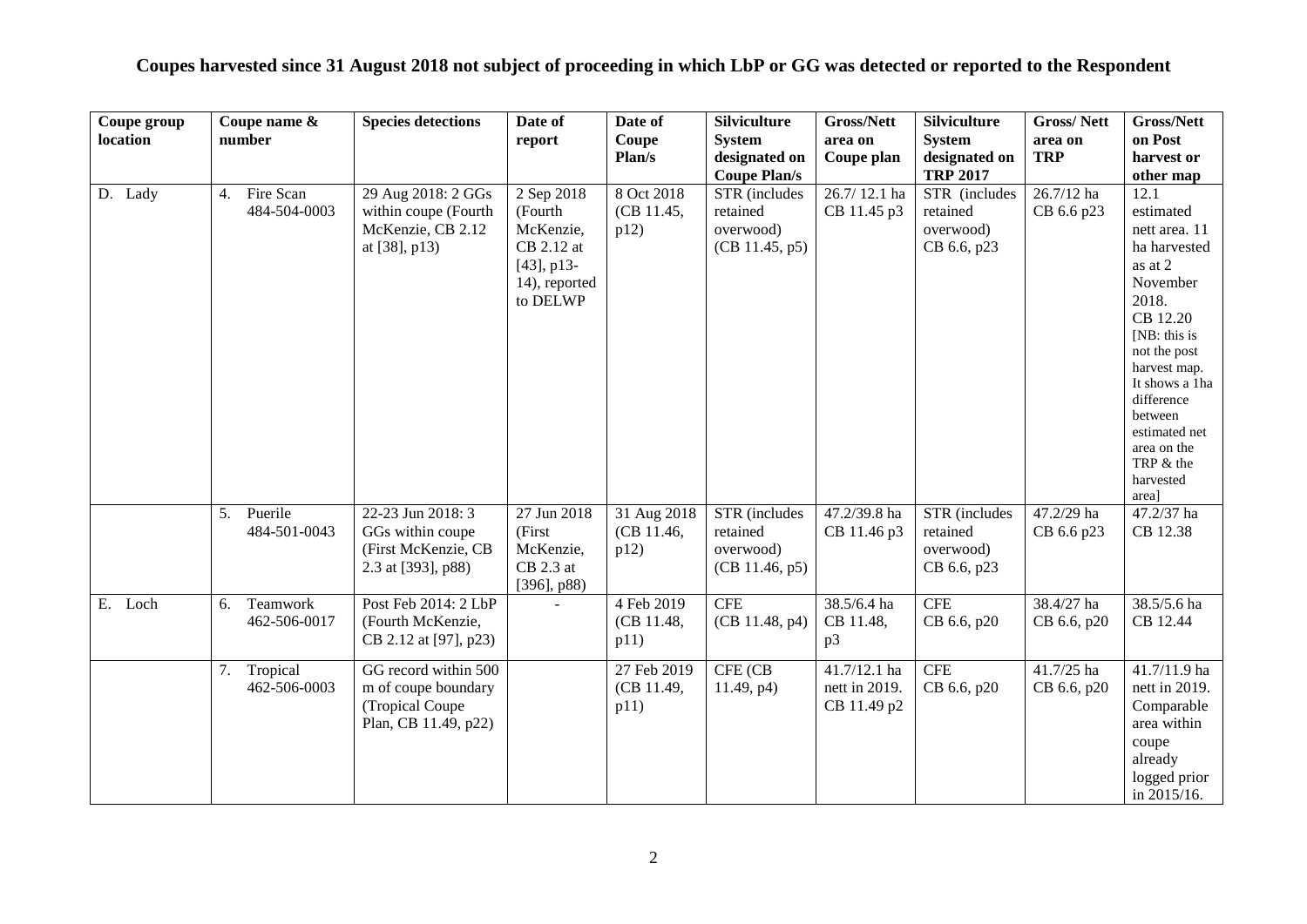| Coupes harvested since 31 August 2018 not subject of proceeding in which LbP or GG was detected or reported to the Respondent |  |  |  |  |  |  |  |  |  |
|-------------------------------------------------------------------------------------------------------------------------------|--|--|--|--|--|--|--|--|--|
|-------------------------------------------------------------------------------------------------------------------------------|--|--|--|--|--|--|--|--|--|

| Coupe group     | Coupe name & | <b>Species detections</b>                     | Date of                   | Date of     | <b>Silviculture</b> | <b>Gross/Nett</b> | <b>Silviculture</b> | <b>Gross/Nett</b> | Gross/Nett            |
|-----------------|--------------|-----------------------------------------------|---------------------------|-------------|---------------------|-------------------|---------------------|-------------------|-----------------------|
| location        | number       |                                               | report                    | Coupe       | <b>System</b>       | area on           | System              | area on           | on Post               |
|                 |              |                                               |                           | Plan/s      | designated on       | Coupe plan        | designated on       | <b>TRP</b>        | harvest or            |
|                 |              |                                               |                           |             | <b>Coupe Plan/s</b> |                   | <b>TRP 2017</b>     |                   | other map             |
|                 |              | Respondent notes:                             |                           |             |                     | p24 coupe         |                     |                   | CB 12.48              |
|                 |              | GG record is historic,                        |                           |             |                     | plan map          |                     |                   |                       |
|                 |              | dated 1996 (CB                                |                           |             |                     | shows             |                     |                   |                       |
|                 |              | 11.49, p22).                                  |                           |             |                     | comparable        |                     |                   |                       |
|                 |              |                                               |                           |             |                     | area within       |                     |                   |                       |
|                 |              |                                               |                           |             |                     | coupe was         |                     |                   |                       |
|                 |              |                                               |                           |             |                     | already           |                     |                   |                       |
|                 |              |                                               |                           |             |                     | logged prior      |                     |                   |                       |
|                 |              |                                               |                           |             |                     | to this           |                     |                   |                       |
|                 |              |                                               |                           |             |                     | version of        |                     |                   |                       |
|                 |              |                                               |                           |             |                     | coupe plan.       |                     |                   |                       |
|                 |              |                                               |                           |             |                     | Respondent        |                     |                   |                       |
|                 |              |                                               |                           |             |                     | notes: Map        |                     |                   |                       |
|                 |              |                                               |                           |             |                     | on CB 11.49       |                     |                   |                       |
|                 |              |                                               |                           |             |                     | p 23 shows        |                     |                   |                       |
|                 |              |                                               |                           |             |                     | incorrect         |                     |                   |                       |
|                 |              |                                               |                           |             |                     | gross ha.         |                     |                   |                       |
|                 |              |                                               |                           |             |                     | Map on CB         |                     |                   |                       |
|                 |              |                                               |                           |             |                     | 11.49 p24 is      |                     |                   |                       |
|                 |              |                                               |                           |             |                     | correct.          |                     |                   |                       |
| F. Little Yarra | Below<br>8.  | 21-22 Jan 2019: 1                             | 22 Jan 2019               | 14 Jan 2019 | <b>CFE</b>          | 33.8/16.8 ha      | <b>CFE</b>          | 33.8/14 ha        | 13.9h                 |
|                 | Learmonth    | LbP adjacent to                               | (Fourth                   | (CB 11.50,  | (CB 11.50, p6)      | CB 11.50,         | CB 6.6, p16         | CB 6.6, p16       | estimated             |
|                 | 347-515-0002 | coupe (Fourth                                 | Lincoln, CB               | p14)        |                     | p3                |                     |                   | nett area.<br>12.4 ha |
|                 |              | Lincoln CB 2.14, at                           | 2.14 at $[5]$ ,           |             |                     |                   |                     |                   | harvested             |
|                 |              | $[3] - [4]$ , p2; Fourth<br>McKenzie, CB 2.12 | p2), reported<br>to DELWP |             |                     |                   |                     |                   | area.                 |
|                 |              | at $[72]$ , p19)                              | and VF                    |             |                     |                   |                     |                   | CB 12.13              |
|                 |              |                                               |                           |             |                     |                   |                     |                   |                       |
|                 |              |                                               |                           |             |                     |                   |                     |                   |                       |
|                 |              |                                               |                           |             |                     |                   |                     |                   |                       |
|                 |              |                                               |                           |             |                     |                   |                     |                   |                       |
|                 |              |                                               |                           |             |                     |                   |                     |                   |                       |
|                 |              |                                               |                           |             |                     |                   |                     |                   |                       |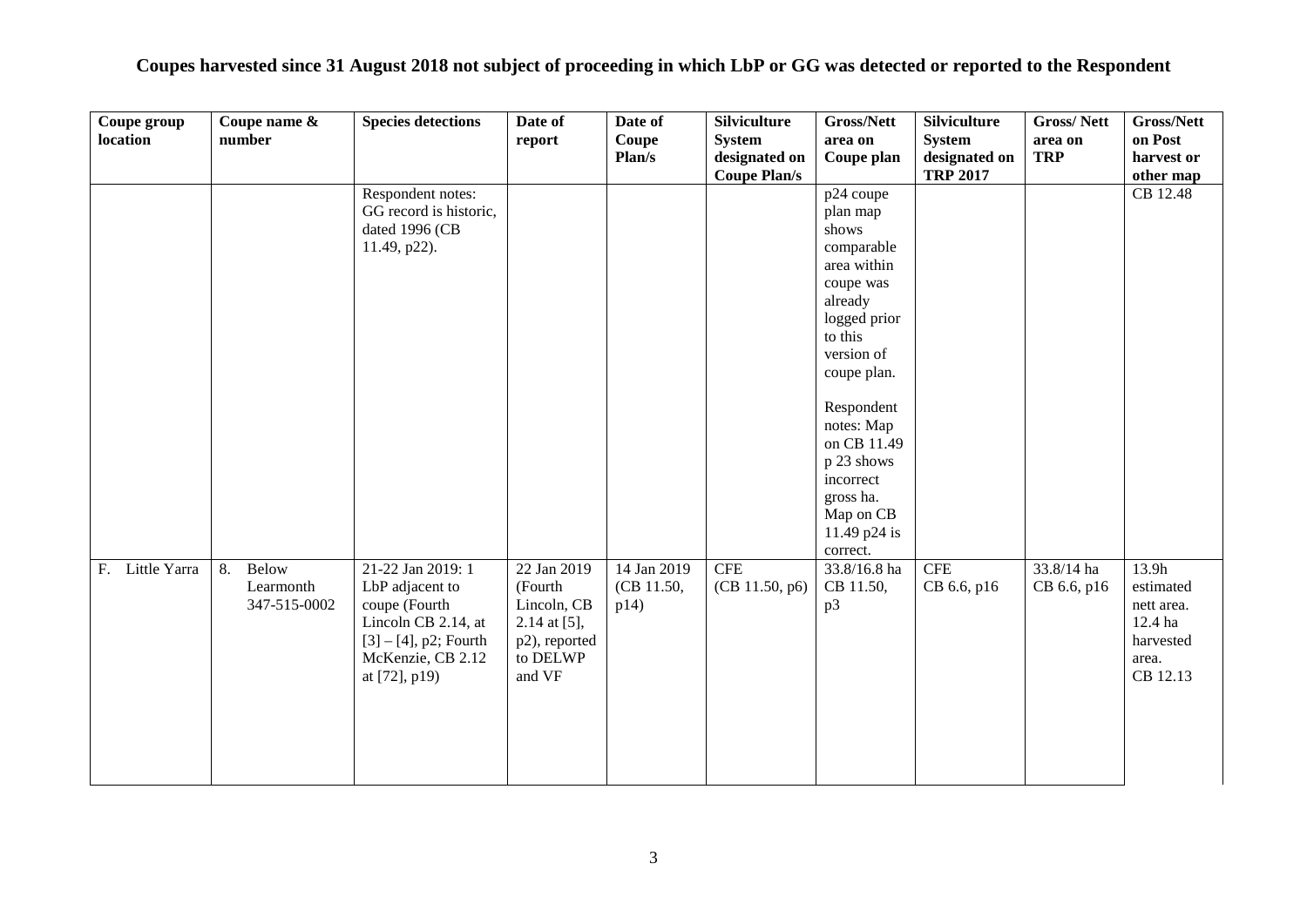| Coupes harvested since 31 August 2018 not subject of proceeding in which LbP or GG was detected or reported to the Respondent |  |  |  |  |  |  |  |
|-------------------------------------------------------------------------------------------------------------------------------|--|--|--|--|--|--|--|
|-------------------------------------------------------------------------------------------------------------------------------|--|--|--|--|--|--|--|

| Coupe group<br>location | Coupe name &<br>number                      | <b>Species detections</b><br>22-23 Jan 2019: 7<br>GGs (Fourth<br>McKenzie, CB 2.12<br>at [75], p19 and<br>JRM-196, CB<br>2.12.196 p9)<br>16 Feb 2019: 3 GGs<br>(Fourth McKenzie,<br>CB 2.12 at [83], p20) | Date of<br>report<br>27 Jan 2019<br>(Fourth<br>McKenzie,<br>CB 2.12 at<br>$[78]$ , p20),<br>reported to<br><b>DELWP</b><br>18 Feb 2019<br>(Fourth<br>McKenzie,<br>CB 2.12 at<br>$[86]$ , p21),<br>reported to<br><b>DELWP</b> | Date of<br>Coupe<br>Plan/s                                                                                                      | <b>Silviculture</b><br><b>System</b><br>designated on<br><b>Coupe Plan/s</b> | Gross/Nett<br>area on<br>Coupe plan | <b>Silviculture</b><br><b>System</b><br>designated on<br><b>TRP 2017</b> | <b>Gross/Nett</b><br>area on<br><b>TRP</b> | Gross/Nett<br>on Post<br>harvest or<br>other map<br>[ $NB:$ this is<br>not a post<br>harvest map.<br>It shows a 1.5<br>ha difference<br>between the<br>estimated net<br>area on the<br>TRP and the<br>harvested<br>area] |
|-------------------------|---------------------------------------------|-----------------------------------------------------------------------------------------------------------------------------------------------------------------------------------------------------------|-------------------------------------------------------------------------------------------------------------------------------------------------------------------------------------------------------------------------------|---------------------------------------------------------------------------------------------------------------------------------|------------------------------------------------------------------------------|-------------------------------------|--------------------------------------------------------------------------|--------------------------------------------|--------------------------------------------------------------------------------------------------------------------------------------------------------------------------------------------------------------------------|
|                         | Jumping Jack<br>9.<br>Flash<br>347-520-0008 | Post February 2014:<br>1 LbP (Fourth<br>McKenzie, CB 2.12<br>at [96], p23 and<br><b>JRM-208, CB</b><br>2.12.208; DEWLP<br>Leadbeater's Possum<br>Interactive Map)                                         | $\sim$                                                                                                                                                                                                                        | (Jake<br>McKenzie<br>observes<br>logging<br>underway at<br>this coupe as<br>at 19 March<br>2019, CB<br>2.12 at $[96]$ ,<br>p23) |                                                                              | $\sim$                              | <b>CFE</b><br>CB 6.6, p16                                                | 49.7/24 ha<br>CB 6.6, p16                  | N/a                                                                                                                                                                                                                      |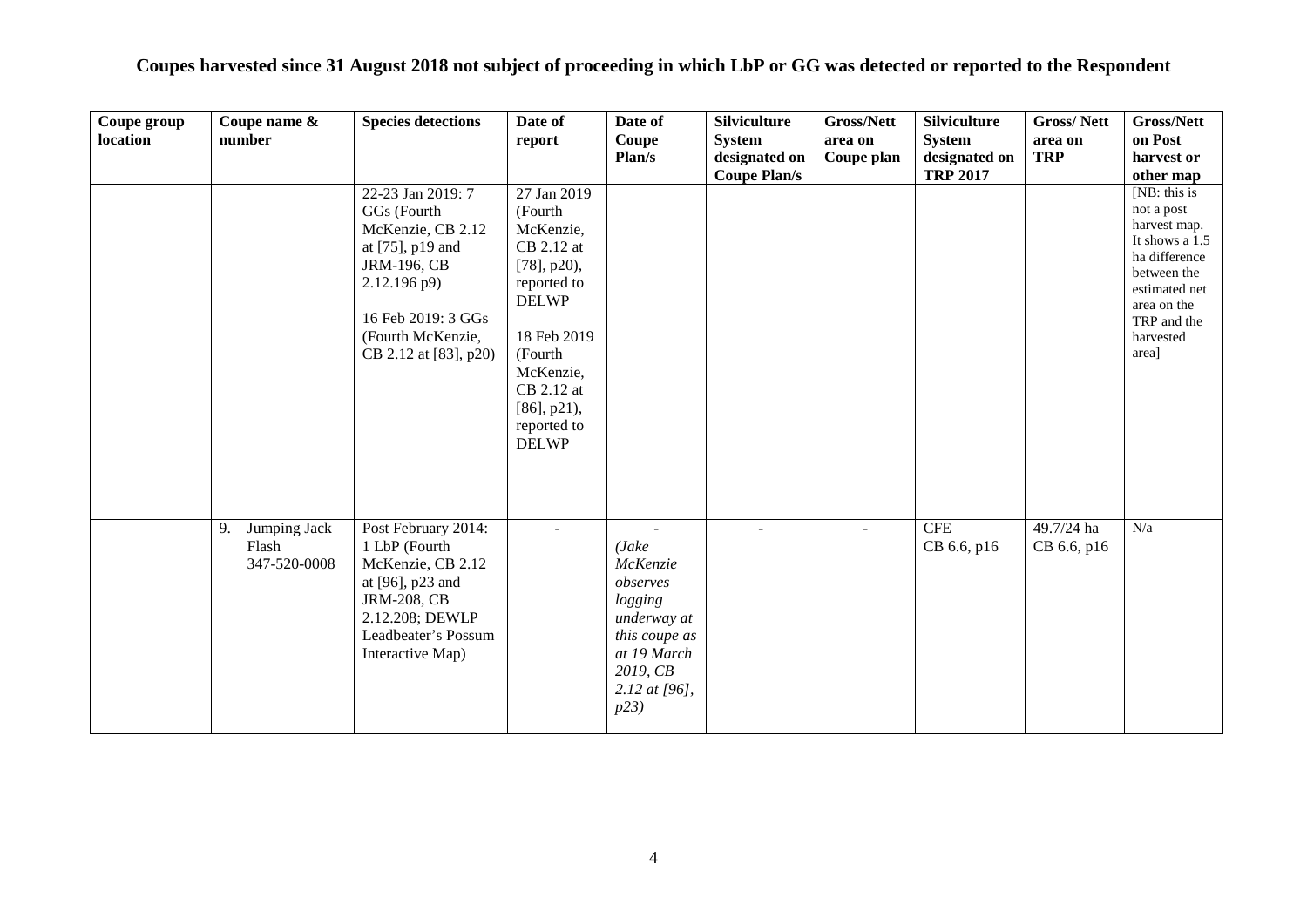| Coupe group<br>location | Coupe name &<br>number      | <b>Species detections</b>                                                                                                                                                                                                                                                     | Date of<br>report | Date of<br>Coupe<br>Plan/s                                                                   | <b>Silviculture</b><br><b>System</b><br>designated on<br><b>Coupe Plan/s</b> | <b>Gross/Nett</b><br>area on<br>Coupe plan                                                                                                                                                                                                             | <b>Silviculture</b><br><b>System</b><br>designated on<br><b>TRP 2017</b> | <b>Gross/Nett</b><br>area on<br><b>TRP</b> | <b>Gross/Nett</b><br>on Post<br>harvest or<br>other map |
|-------------------------|-----------------------------|-------------------------------------------------------------------------------------------------------------------------------------------------------------------------------------------------------------------------------------------------------------------------------|-------------------|----------------------------------------------------------------------------------------------|------------------------------------------------------------------------------|--------------------------------------------------------------------------------------------------------------------------------------------------------------------------------------------------------------------------------------------------------|--------------------------------------------------------------------------|--------------------------------------------|---------------------------------------------------------|
|                         |                             |                                                                                                                                                                                                                                                                               |                   | Respondent<br>notes: 19<br>March<br>logging first<br>observed<br>(CB 2.12 at<br>$[96]$ p23). |                                                                              |                                                                                                                                                                                                                                                        |                                                                          |                                            |                                                         |
| Murrindindi<br>G.       | 10. Floater<br>300-501-0003 | LbP record from<br>1997 within coupe<br>boundary and within<br>500m of coupe, and<br>new LbP detection<br>made during DELWP<br>pre-harvest survey<br>(Floater Coupe Plan,<br>CB 11.52, pp22, 25)<br>Respondent notes:<br>200m LBP buffer<br>zone in place (CB<br>11.52, p25). |                   | 3 May 2019<br>(CB 11.52,<br>p11)                                                             | RRH (CB<br>11.52, p4)                                                        | 51.2/5.5 ha<br>CB 11.52 p3<br>p26 coupe<br>plan map<br>shows<br>majority of<br>coupe was<br>already<br>logged prior<br>to this<br>version of<br>coupe plan<br>Respondent<br>notes:<br>approximatel<br>y half of<br>coupe<br>logged (CB<br>11.52, p26). | ${\rm CFE}$<br>CB 6.6, p10                                               | 51.2/29.5 ha<br>CB 6.6, p10                | N/a                                                     |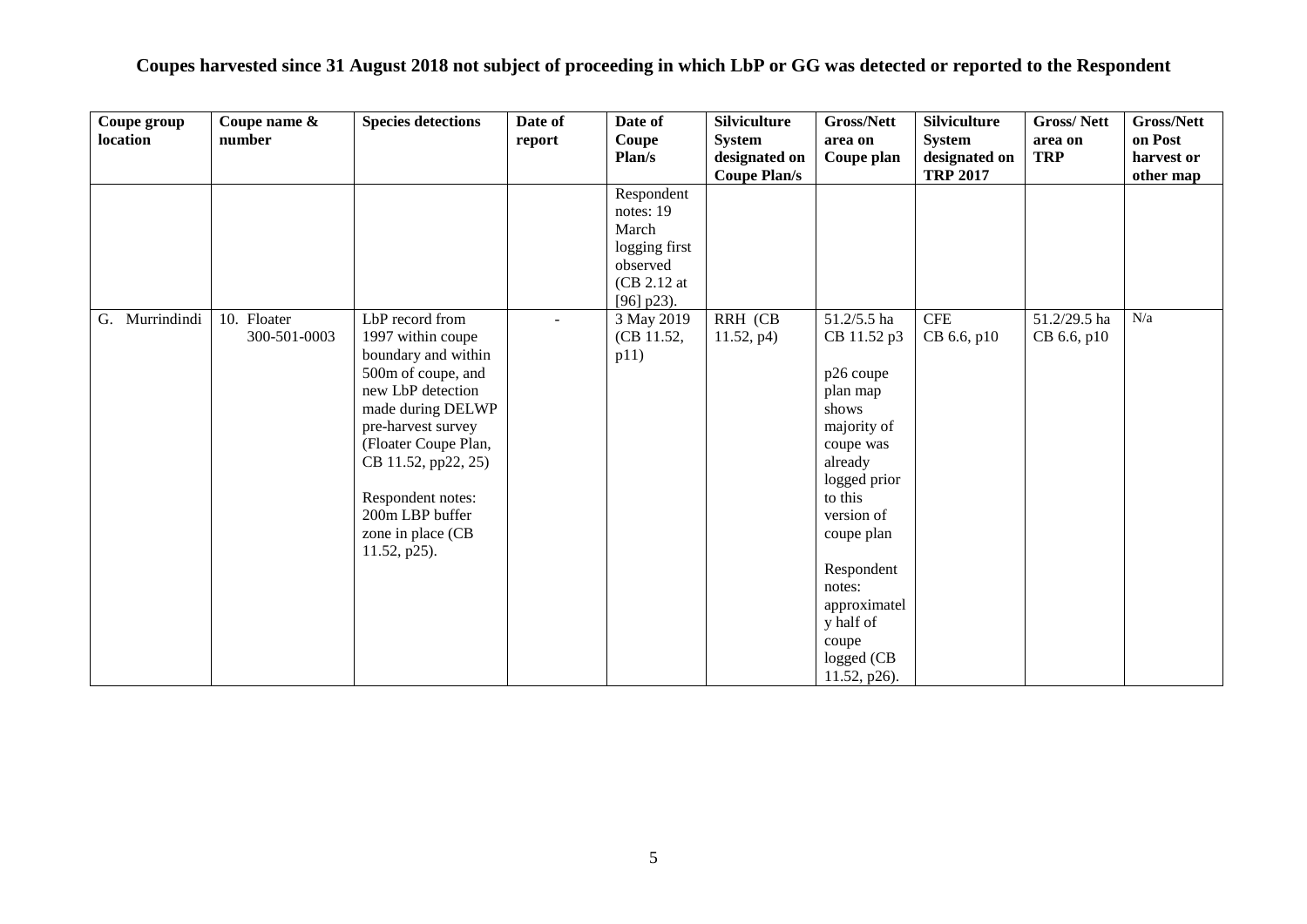| Coupe group   | Coupe name &                  | <b>Species detections</b>                                                                                                                                                                 | Date of                     | Date of                           | <b>Silviculture</b>          | <b>Gross/Nett</b>           | <b>Silviculture</b>       | <b>Gross/Nett</b>           | <b>Gross/Nett</b>          |
|---------------|-------------------------------|-------------------------------------------------------------------------------------------------------------------------------------------------------------------------------------------|-----------------------------|-----------------------------------|------------------------------|-----------------------------|---------------------------|-----------------------------|----------------------------|
| location      | number                        |                                                                                                                                                                                           | report                      | Coupe                             | <b>System</b>                | area on                     | <b>System</b>             | area on                     | on Post                    |
|               |                               |                                                                                                                                                                                           |                             | Plan/s                            | designated on                | Coupe plan                  | designated on             | <b>TRP</b>                  | harvest or                 |
|               |                               |                                                                                                                                                                                           |                             |                                   | <b>Coupe Plan/s</b>          |                             | <b>TRP 2017</b>           |                             | other map                  |
| H. Narbethong | 11. Flow Zone<br>307-503-0003 | Several GG and LbP<br>records within coupe<br>boundary (Flow Zone<br>Coupe Plan, CB<br>11.54, pp22, 25, 33)<br>Respondent notes:<br>200m LBP buffer<br>zone in place (CB                  | $\mathcal{L}^{\mathcal{A}}$ | 17 Oct 2018<br>(CB 11.54,<br>p11) | RRH (CB<br>11.54, p4)        | 51.5/11.5 ha<br>CB 11.54 p3 | <b>CFE</b><br>CB 6.6, p11 | 51.5/24.9 ha<br>CB 6.6, p11 | $51.5/12.8$ ha<br>CB 12.24 |
| Snobs<br>I.   | 12. Impala<br>288-518-0006    | 11.54, p25).<br>LbP colony located<br>within coupe (Impala<br>Coupe Plan, CB<br>11.58, p18)                                                                                               |                             | 3 Jan 2019<br>(CB 11.58,<br>p11)  | <b>RRH</b><br>(CB 11.58, p4) | 43.1/9.4 ha<br>CB 11.58 p3  | <b>CFE</b><br>CB 6.6, p9  | 43.1/22 ha<br>CB 6.6, p9    | N/a                        |
|               |                               | Respondent notes:<br>LBP Colony<br><b>Protection Reserve</b><br>located within coupe<br>and within 500m of<br>coupe (CB 11.58 p18,<br>19).                                                |                             |                                   |                              |                             |                           |                             |                            |
|               | 13. Ivanhoe<br>288-519-0002   | GG record within<br>coupe and adjacent to<br>coupe boundary; LbP<br>colony within coupe<br>and numerous LbP<br>within 500m of coupe<br>(Ivanhoe Coupe Plan,<br>CB 11.59, pp20, 21,<br>24) | $\mathbf{r}$                | 6 Dec 2018<br>(CB 11.59,<br>p12)  | $\rm CFE$<br>(CB 11.59, p5)  | 39.8/6.2 ha<br>CB 11.59 p3  | <b>CFE</b><br>CB 6.6, p9  | 39.8/7 ha<br>CB 6.6, p9     | 39.8/6 ha<br>CB 12.27      |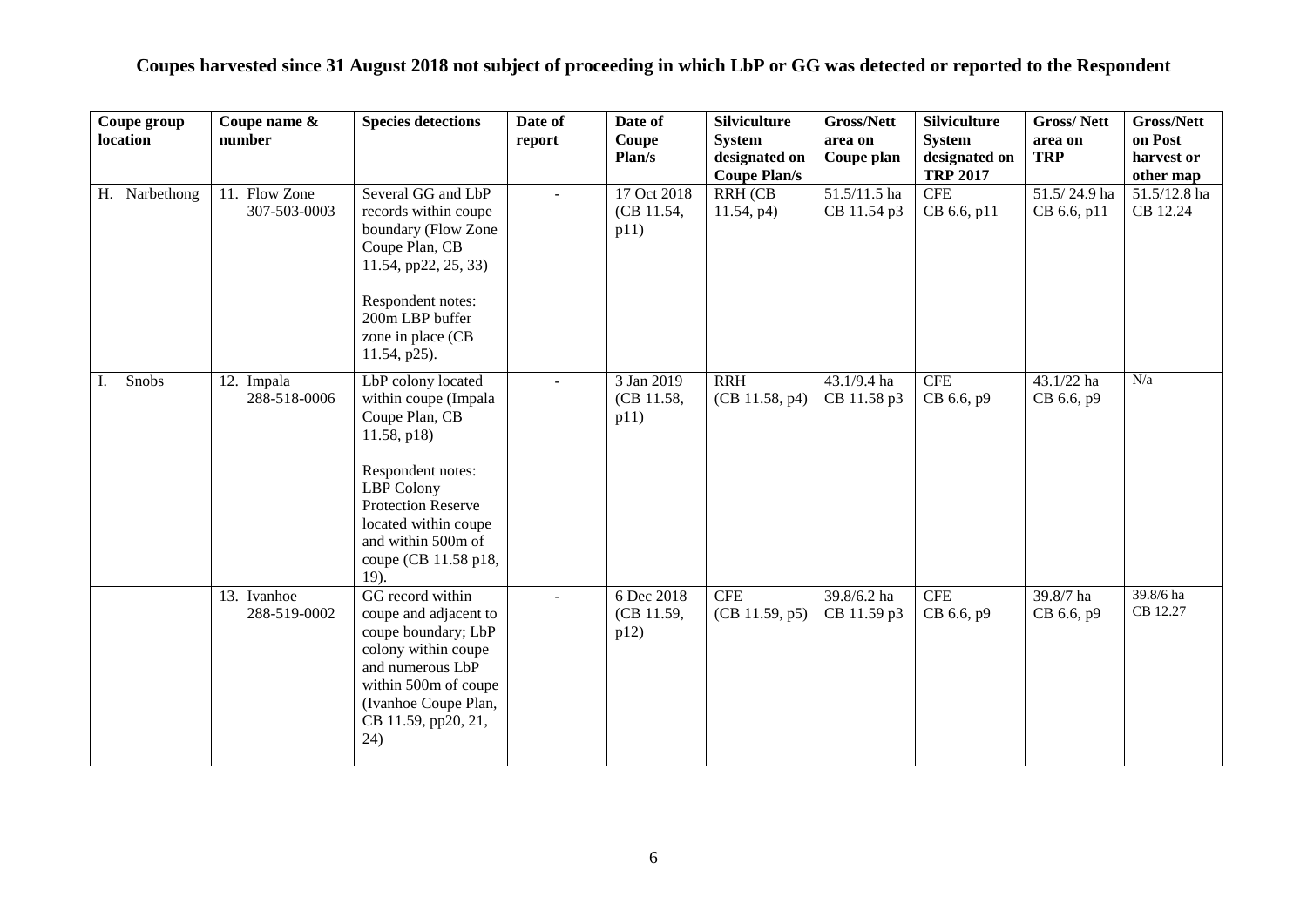| Coupes harvested since 31 August 2018 not subject of proceeding in which LbP or GG was detected or reported to the Respondent |  |  |  |  |  |  |  |  |  |
|-------------------------------------------------------------------------------------------------------------------------------|--|--|--|--|--|--|--|--|--|
|-------------------------------------------------------------------------------------------------------------------------------|--|--|--|--|--|--|--|--|--|

| Coupe group<br>location | Coupe name &<br>number            | <b>Species detections</b>                                                                                                                 | Date of<br>report                                                                                  | Date of<br>Coupe<br>Plan/s              | <b>Silviculture</b><br><b>System</b><br>designated on<br><b>Coupe Plan/s</b> | Gross/Nett<br>area on<br>Coupe plan | <b>Silviculture</b><br><b>System</b><br>designated on<br><b>TRP 2017</b> | <b>Gross/Nett</b><br>area on<br><b>TRP</b> | Gross/Nett<br>on Post<br>harvest or<br>other map                                                                                                                                                    |
|-------------------------|-----------------------------------|-------------------------------------------------------------------------------------------------------------------------------------------|----------------------------------------------------------------------------------------------------|-----------------------------------------|------------------------------------------------------------------------------|-------------------------------------|--------------------------------------------------------------------------|--------------------------------------------|-----------------------------------------------------------------------------------------------------------------------------------------------------------------------------------------------------|
|                         |                                   | Respondent notes:<br>200m LBP buffer<br>zone in place for<br>colonies within coupe<br>and within 500m of<br>coupe (CB 11.59,<br>p20, 21). |                                                                                                    |                                         |                                                                              |                                     |                                                                          |                                            |                                                                                                                                                                                                     |
| Toorongo<br>J.          | 14. Simpsons Road<br>461-501-0002 | 14-15 May 2018: 5<br>GGs within coupe<br>(Fourth McKenzie,<br>CB 2.12 at [25], p10)                                                       | 17 May<br>2018 (Fourth<br>McKenzie,<br>CB 2.12 at<br>$[28]$ , p11),<br>reported to<br><b>DELWP</b> | 22 May<br>2018 (CB<br>$11.61$ , p $12)$ | <b>STR</b><br>(CB 11.61, p5)                                                 | 36.8/24.4 ha<br>CB 11.61,<br>p3     | CFE<br>CB 6.6 p137                                                       | 36.8/14 ha<br>CB 6.6 p137                  | 72.7ha gross<br>across<br>Simpsons<br>Road &<br>Squeezee<br>together<br>35ha nett<br>across<br>Simpsons<br>Road &<br>Squeezee<br>together<br>$(20.1)$ ha plus<br>14.9 <sub>ha</sub><br>CB 12.40p1-2 |
|                         | 15. Squeezee<br>461-501-0004      | 14-15 May 2018: 3<br>GGs within coupe<br>(Fourth McKenzie,<br>CB 2.12 at [25], p10)                                                       | 17 May<br>2018 (Fourth<br>McKenzie,<br>CB 2.12 at<br>$[28]$ , p11),<br>reported to<br><b>DELWP</b> | 24 May<br>2018<br>(CB 11.62,<br>p11)    | ${\rm CFE}$<br>(CB 11.62, p4)                                                | 36.9/18.8 ha<br>CB 11.62 p3         | <b>CFE</b><br>CB 6.6 p137                                                | 36.9/15 ha<br>CB 6.6 p137                  | $72.7$ ha gross<br>across<br>Simpsons<br>Road $\&$<br>Squeezee<br>together<br>35ha nett<br>across<br>Simpsons<br>Road &<br>Squeezee<br>together<br>$(20.1)$ ha plus<br>14.9ha)                      |